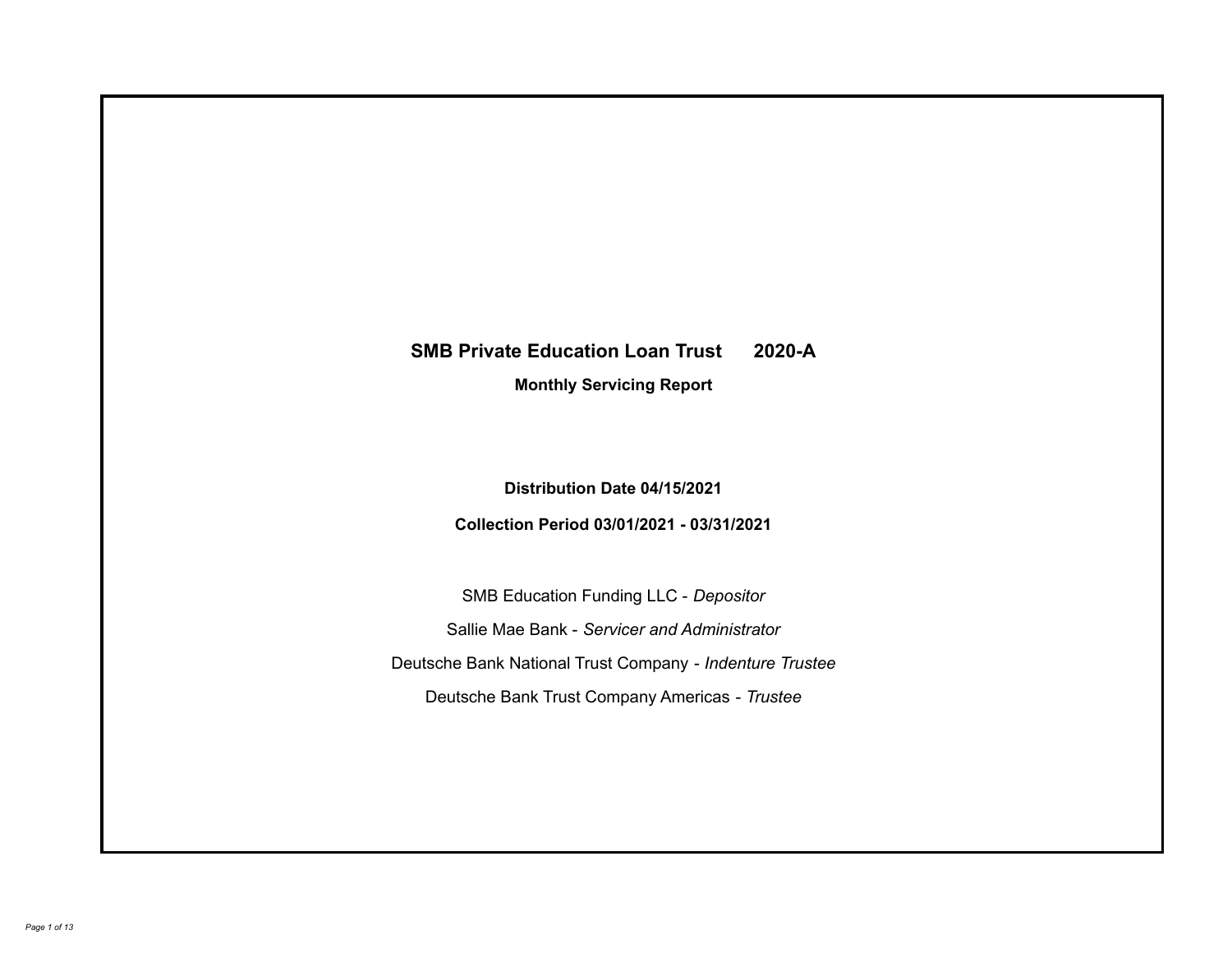A

| <b>Student Loan Portfolio Characteristics</b>                                                              | <b>Settlement Date</b><br>02/12/2020 | 02/28/2021                          | 03/31/2021                          |
|------------------------------------------------------------------------------------------------------------|--------------------------------------|-------------------------------------|-------------------------------------|
| <b>Principal Balance</b><br>Interest to be Capitalized Balance                                             | \$633,058,651.76<br>43,030,628.43    | \$548,506,473.00<br>37,891,649.29   | \$537,390,875.49<br>38,300,881.42   |
| Pool Balance                                                                                               | \$676,089,280.19                     | \$586,398,122.29                    | \$575,691,756.91                    |
| Weighted Average Coupon (WAC)<br>Weighted Average Remaining Term<br>Number of Loans<br>Number of Borrowers | 9.38%<br>138.37<br>54,630<br>52,691  | 8.53%<br>135.30<br>47,811<br>46,201 | 8.52%<br>135.46<br>46,920<br>45,353 |
| Pool Factor                                                                                                |                                      | 0.867338293                         | 0.851502566                         |
| Since Issued Total Constant Prepayment Rate (1)                                                            |                                      | 11.54%                              | 11.97%                              |

| <b>Debt Securities</b> | <b>Cusip/Isin</b> | 03/15/2021       | 04/15/2021       |
|------------------------|-------------------|------------------|------------------|
| A <sup>T</sup>         | 78449UAA6         | \$75,770,743.14  | \$62,527,590.38  |
| A2A                    | 78449UAB4         | \$320,000,000.00 | \$320,000,000.00 |
| A2B                    | 78449UAC2         | \$50,000,000.00  | \$50,000,000.00  |
|                        | 78449UAD0         | \$47,000,000.00  | \$47,000,000.00  |

| $\sim$<br>◡ | <b>Certificates</b> | Cusip/Isin | 03/15/2021 | 04/15/2021   |
|-------------|---------------------|------------|------------|--------------|
|             | Residual            | 78449UAE8  | 100,000.00 | \$100,000.00 |

| D | <b>Account Balances</b>  | 03/15/2021     | 04/15/2021     |
|---|--------------------------|----------------|----------------|
|   | Reserve Account Balance  | \$1,729,328.00 | \$1,729,328.00 |
|   |                          |                |                |
| E | <b>Asset / Liability</b> | 03/15/2021     | 04/15/2021     |

| Asset / Liability                      | <b>US/15/2021</b> | 04/15/2021       |
|----------------------------------------|-------------------|------------------|
| Overcollateralization Percentage       | 15.97%            | 16.70%           |
| Specified Overcollateralization Amount | \$146,599,530.57  | \$143,922,939.23 |
| Actual Overcollateralization Amount    | \$93,627,379.15   | \$96,164,166.53  |

(1) For additional information, see 'Since Issued CPR Methodology' found on page 11 of this report.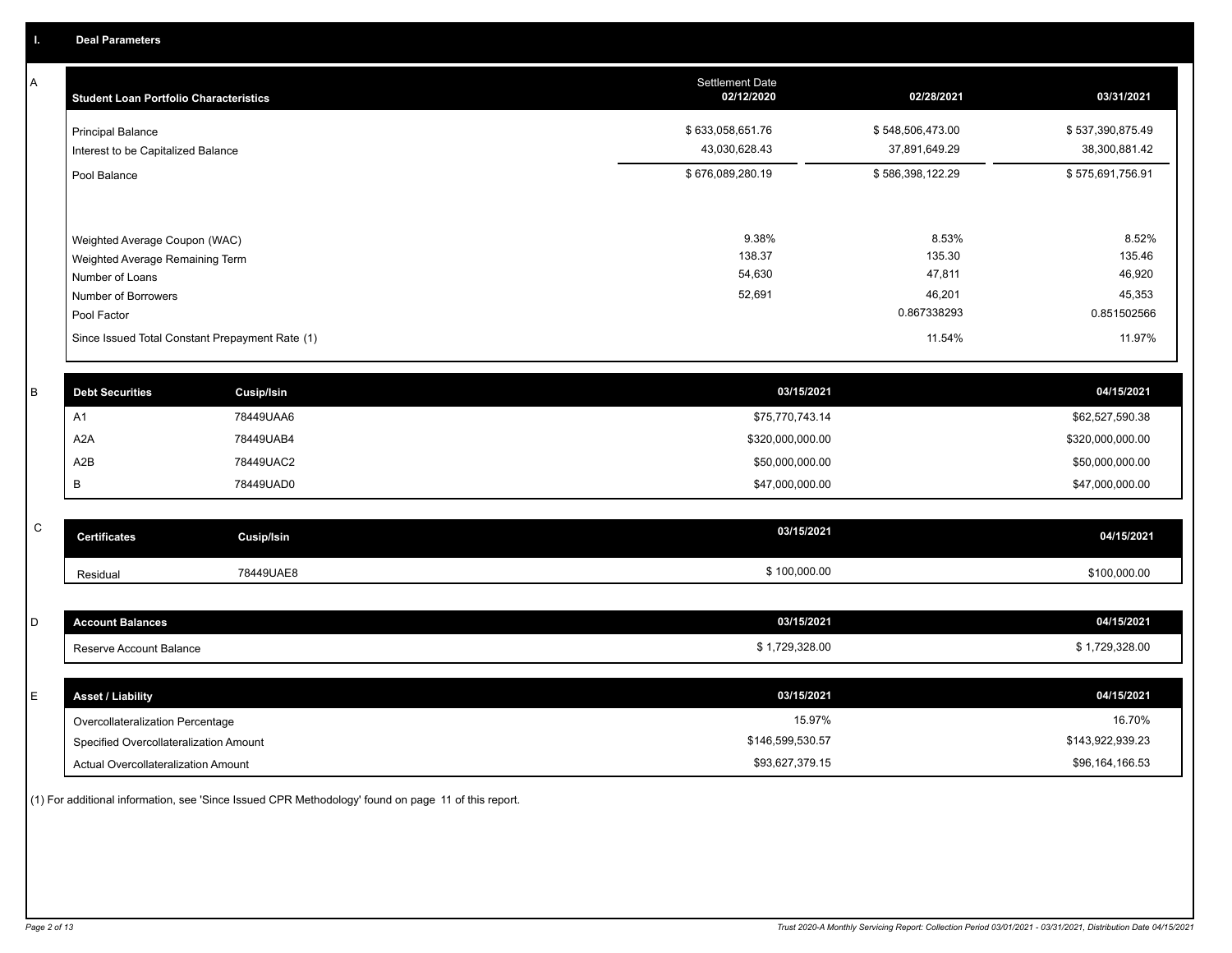| Α | <b>Student Loan Principal Receipts</b>                           |                 |
|---|------------------------------------------------------------------|-----------------|
|   | <b>Borrower Principal</b>                                        | 11,657,041.11   |
|   | <b>Consolidation Activity Principal</b>                          | 0.00            |
|   | Seller Principal Reimbursement                                   | 0.00            |
|   | Servicer Principal Reimbursement                                 | 0.00            |
|   | Delinquent Principal Purchases by Servicer                       | 0.00            |
|   | <b>Other Principal Deposits</b>                                  | 83,523.93       |
|   | <b>Total Principal Receipts</b>                                  | \$11,740,565.04 |
| В | <b>Student Loan Interest Receipts</b>                            |                 |
|   | <b>Borrower Interest</b>                                         | 2,620,593.37    |
|   | <b>Consolidation Activity Interest</b>                           | 0.00            |
|   | Seller Interest Reimbursement                                    | 0.00            |
|   | Servicer Interest Reimbursement                                  | 0.00            |
|   | Delinquent Interest Purchases by Servicer                        | 0.00            |
|   | Other Interest Deposits                                          | 1,226.38        |
|   | <b>Total Interest Receipts</b>                                   | \$2,621,819.75  |
| C | <b>Recoveries on Realized Losses</b>                             | \$50,935.97     |
| D | <b>Investment Income</b>                                         | \$292.94        |
| Е | <b>Funds Borrowed from Next Collection Period</b>                | \$0.00          |
| F | <b>Funds Repaid from Prior Collection Period</b>                 | \$0.00          |
| G | Loan Sale or Purchase Proceeds                                   | \$0.00          |
| н | <b>Initial Deposits to Distribution Account</b>                  | \$0.00          |
|   | <b>Excess Transferred from Other Accounts</b>                    | \$0.00          |
| J | <b>Borrower Benefit Reimbursements</b>                           | \$0.00          |
| Κ | <b>Other Deposits</b>                                            | \$0.00          |
| L | <b>Other Fees Collected</b>                                      | \$0.00          |
| М | <b>AVAILABLE FUNDS</b>                                           | \$14,413,613.70 |
| N | Non-Cash Principal Activity During Collection Period             | \$624,967.53    |
| O | Aggregate Purchased Amounts by the Depositor, Servicer or Seller | \$84,750.31     |
| P | Aggregate Loan Substitutions                                     | \$0.00          |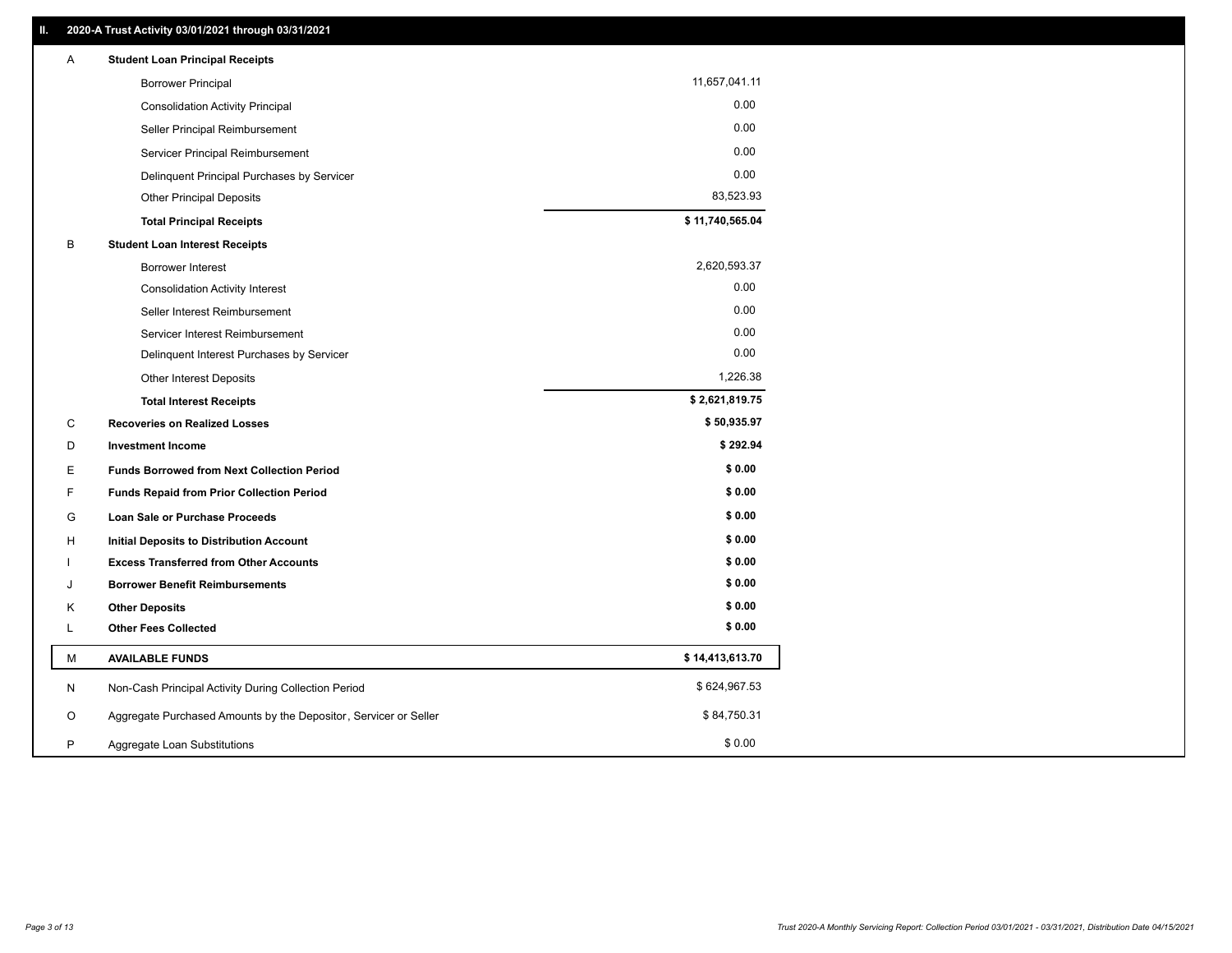|                   |                       |                          |         |                                                           | <b>Loans by Repayment Status</b> |                            |                          |         |                                                           |                |                            |
|-------------------|-----------------------|--------------------------|---------|-----------------------------------------------------------|----------------------------------|----------------------------|--------------------------|---------|-----------------------------------------------------------|----------------|----------------------------|
|                   |                       |                          |         | 03/31/2021                                                |                                  |                            |                          |         | 02/28/2021                                                |                |                            |
|                   |                       | <b>Wtd Avg</b><br>Coupon | # Loans | Principal and<br><b>Interest Accrued</b><br>to Capitalize | % of Principal                   | % of Loans in<br>Repay (1) | <b>Wtd Avg</b><br>Coupon | # Loans | Principal and<br><b>Interest Accrued</b><br>to Capitalize | % of Principal | % of Loans in<br>Repay (1) |
| INTERIM:          | IN SCHOOL             | 9.70%                    | 5,751   | \$83,797,887.08                                           | 14.556%                          | $-$ %                      | 9.71%                    | 5,704   | \$82,646,881.81                                           | 14.094%        | $-$ %                      |
|                   | GRACE                 | 9.66%                    | 1,065   | \$15,009,570.22                                           | 2.607%                           | $-$ %                      | 9.60%                    | 1,210   | \$17,236,587.49                                           | 2.939%         | $-$ %                      |
|                   | <b>DEFERMENT</b>      | 8.93%                    | 2,657   | \$33,485,238.41                                           | 5.817%                           | $-$ %                      | 8.93%                    | 2,633   | \$33,092,364.68                                           | 5.643%         | $-$ %                      |
| <b>REPAYMENT:</b> | <b>CURRENT</b>        | 8.20%                    | 35,604  | \$415,371,768.21                                          | 72.152%                          | 93.679%                    | 8.20%                    | 36,267  | \$423,377,810.45                                          | 72.200%        | 93.374%                    |
|                   | 31-60 DAYS DELINQUENT | 8.87%                    | 313     | \$4,677,304.47                                            | 0.812%                           | 1.055%                     | 8.97%                    | 413     | \$6,205,956.44                                            | 1.058%         | 1.369%                     |
|                   | 61-90 DAYS DELINQUENT | 8.48%                    | 172     | \$2,689,486.57                                            | 0.467%                           | 0.607%                     | 8.47%                    | 200     | \$2,820,131.76                                            | 0.481%         | 0.622%                     |
|                   | > 90 DAYS DELINQUENT  | 8.77%                    | 107     | \$1,681,920.84                                            | 0.292%                           | 0.379%                     | 8.72%                    | 104     | \$1,610,507.33                                            | 0.275%         | 0.355%                     |
|                   | <b>FORBEARANCE</b>    | 8.70%                    | 1,251   | \$18,978,581.11                                           | 3.297%                           | 4.280%                     | 8.70%                    | 1,280   | \$19,407,882.33                                           | 3.310%         | 4.280%                     |
| <b>TOTAL</b>      |                       |                          | 46,920  | \$575,691,756.91                                          | 100.00%                          | 100.00%                    |                          | 47,811  | \$586,398,122.29                                          | 100.00%        | 100.00%                    |

Percentages may not total 100% due to rounding  $\pmb{\ast}$ 

1 Loans classified in "Repayment" include any loan for which interim interest only, \$25 fixed payments or full principal and interest payments are due.

|                |                                                                                                                            |                          |         |                                                                  | <b>Loans by Borrower Status</b> |                                |                          |         |                                                           |                |                                |
|----------------|----------------------------------------------------------------------------------------------------------------------------|--------------------------|---------|------------------------------------------------------------------|---------------------------------|--------------------------------|--------------------------|---------|-----------------------------------------------------------|----------------|--------------------------------|
|                |                                                                                                                            |                          |         | 03/31/2021                                                       |                                 |                                |                          |         | 02/28/2021                                                |                |                                |
|                |                                                                                                                            | <b>Wtd Avg</b><br>Coupon | # Loans | <b>Principal and</b><br><b>Interest Accrued</b><br>to Capitalize | % of Principal                  | % of Loans in<br>P&I Repay (2) | <b>Wtd Avg</b><br>Coupon | # Loans | Principal and<br><b>Interest Accrued</b><br>to Capitalize | % of Principal | % of Loans in<br>P&I Repay (2) |
| INTERIM:       | IN SCHOOL                                                                                                                  | 9.17%                    | 12,021  | \$176,225,422.12                                                 | 30.611%                         | $-$ %                          | 9.17%                    | 11,931  | \$174,293,970.87                                          | 29.723%        | $-$ %                          |
|                | GRACE                                                                                                                      | 9.17%                    | 2,149   | \$29,601,960.57                                                  | 5.142%                          | $-$ %                          | 9.14%                    | 2,513   | \$35,257,455.88                                           | 6.013%         | $-$ %                          |
|                | <b>DEFERMENT</b>                                                                                                           | 8.57%                    | 4,872   | \$60,669,984.65                                                  | 10.539%                         | $-$ %                          | 8.56%                    | 4,848   | \$59,966,463.81                                           | 10.226%        | $-$ %                          |
| P&I REPAYMENT: | <b>CURRENT</b>                                                                                                             | 8.02%                    | 26,077  | \$281,841,377.85                                                 | 48.957%                         | 91.153%                        | 8.03%                    | 26,572  | \$287,571,397.80                                          | 49.040%        | 90.751%                        |
|                | 31-60 DAYS DELINQUENT                                                                                                      | 8.77%                    | 285     | \$4,216,610.61                                                   | 0.732%                          | 1.364%                         | 8.90%                    | 380     | \$5,720,841.91                                            | 0.976%         | 1.805%                         |
|                | 61-90 DAYS DELINQUENT                                                                                                      | 8.37%                    | 162     | \$2,533,653.33                                                   | 0.440%                          | 0.819%                         | 8.43%                    | 189     | \$2,653,925.16                                            | 0.453%         | 0.838%                         |
|                | > 90 DAYS DELINQUENT                                                                                                       | 8.77%                    | 103     | \$1,624,166.67                                                   | 0.282%                          | 0.525%                         | 8.69%                    | 98      | \$1,526,184.53                                            | 0.260%         | 0.482%                         |
|                | <b>FORBEARANCE</b>                                                                                                         | 8.70%                    | 1,251   | \$18,978,581.11                                                  | 3.297%                          | 6.138%                         | 8.70%                    | 1,280   | \$19,407,882.33                                           | 3.310%         | 6.125%                         |
| <b>TOTAL</b>   |                                                                                                                            |                          | 46,920  | \$575,691,756.91                                                 | 100.00%                         | 100.00%                        |                          | 47,811  | \$586,398,122.29                                          | 100.00%        | 100.00%                        |
|                | Percentages may not total 100% due to rounding                                                                             |                          |         |                                                                  |                                 |                                |                          |         |                                                           |                |                                |
| 2              | Loans classified in "P&I Repayment" includes only those loans for which scheduled principal and interest payments are due. |                          |         |                                                                  |                                 |                                |                          |         |                                                           |                |                                |

To conform with company standard reporting these sections now include Princial and Interest Accrued to Capitalize .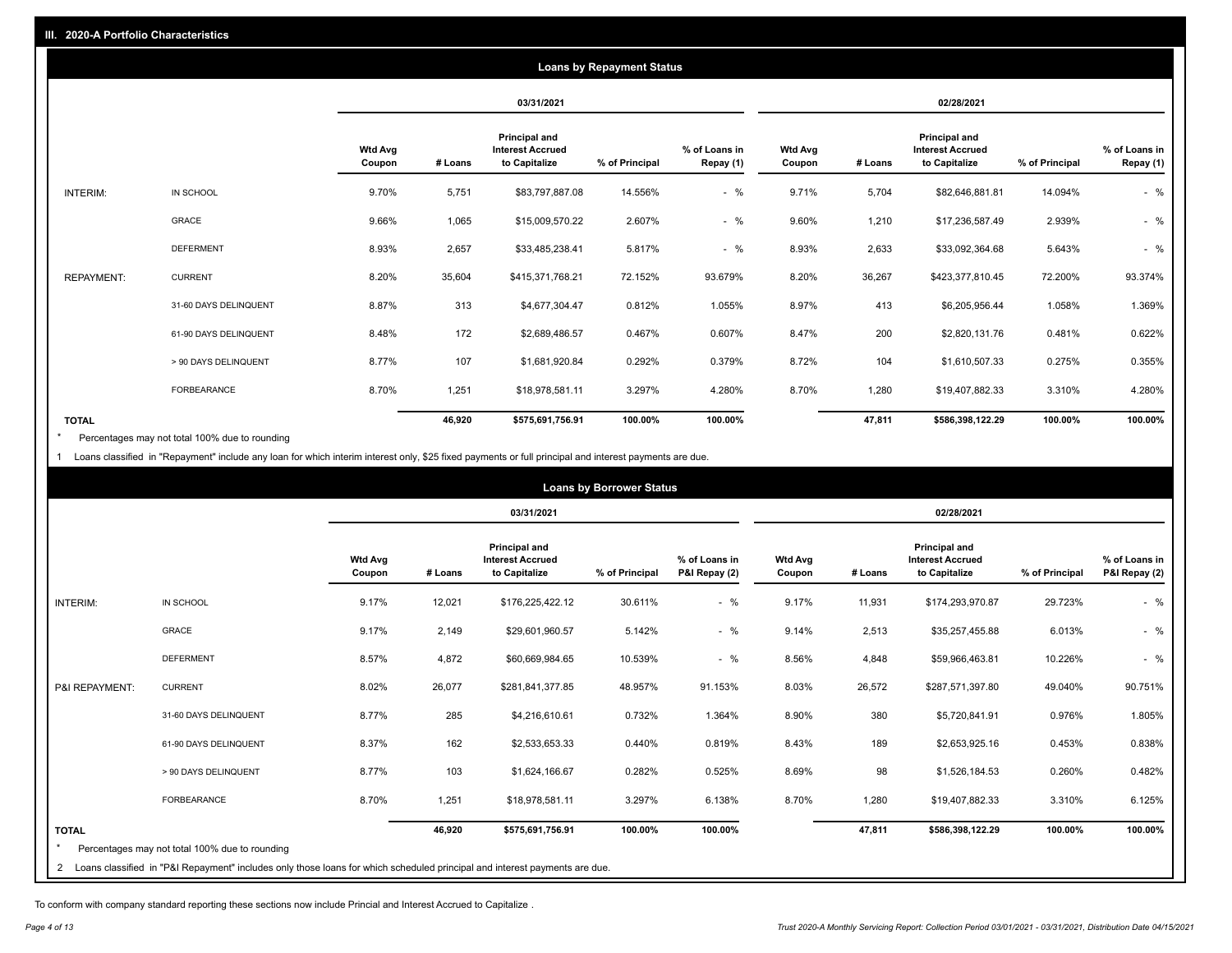|                                                                                                  | 3/31/2021        | 2/28/2021        |
|--------------------------------------------------------------------------------------------------|------------------|------------------|
| Pool Balance                                                                                     | \$575,691,756.91 | \$586,398,122.29 |
| Total # Loans                                                                                    | 46,920           | 47,811           |
| Total # Borrowers                                                                                | 45,353           | 46,201           |
| Weighted Average Coupon                                                                          | 8.52%            | 8.53%            |
| Weighted Average Remaining Term                                                                  | 135.46           | 135.30           |
| Percent of Pool - Cosigned                                                                       | 92.8%            | 92.7%            |
| Percent of Pool - Non Cosigned                                                                   | 7.2%             | 7.3%             |
| Borrower Interest Accrued for Period                                                             | \$3,880,638.33   | \$3,595,171.17   |
| Outstanding Borrower Interest Accrued                                                            | \$42,139,938.95  | \$41,865,607.09  |
| Gross Principal Realized Loss - Periodic *                                                       | \$318,558.51     | \$533,279.49     |
| Gross Principal Realized Loss - Cumulative *                                                     | \$5,372,574.50   | \$5,054,015.99   |
| Recoveries on Realized Losses - Periodic                                                         | \$50,935.97      | \$97,266.92      |
| Recoveries on Realized Losses - Cumulative                                                       | \$394,082.40     | \$343,146.43     |
| Net Losses - Periodic                                                                            | \$267,622.54     | \$436,012.57     |
| Net Losses - Cumulative                                                                          | \$4,978,492.10   | \$4,710,869.56   |
| Non-Cash Principal Activity - Capitalized Interest                                               | \$943,705.74     | \$1,708,465.24   |
| Since Issued Total Constant Prepayment Rate (CPR) (1)                                            | 11.97%           | 11.54%           |
| <b>Loan Substitutions</b>                                                                        | \$0.00           | \$0.00           |
| <b>Cumulative Loan Substitutions</b>                                                             | \$0.00           | \$0.00           |
| <b>Unpaid Servicing Fees</b>                                                                     | \$0.00           | \$0.00           |
| <b>Unpaid Administration Fees</b>                                                                | \$0.00           | \$0.00           |
| <b>Unpaid Carryover Servicing Fees</b>                                                           | \$0.00           | \$0.00           |
| Note Interest Shortfall                                                                          | \$0.00           | \$0.00           |
| Loans in Modification                                                                            | \$16,951,530.55  | \$16,155,166.33  |
| % of Loans in Modification as a % of Loans in Repayment (P&I)                                    | 5.84%            | 5.43%            |
|                                                                                                  |                  |                  |
| % Annualized Gross Principal Realized Loss - Periodic as a %<br>of Loans in Repayment (P&I) * 12 | 1.32%            | 2.15%            |
| % Gross Principal Realized Loss - Cumulative as a % of<br>Original Pool Balance                  | 0.79%            | 0.75%            |

\* In accordance with the Servicer's current policies and procedures, after September 1, 2017 loans subject to bankruptcy claims generally will not be reported as a charged- off unless and until they are delinquent for 120

(1) For additional information, see 'Since Issued CPR Methodology' found on page 11 of this report.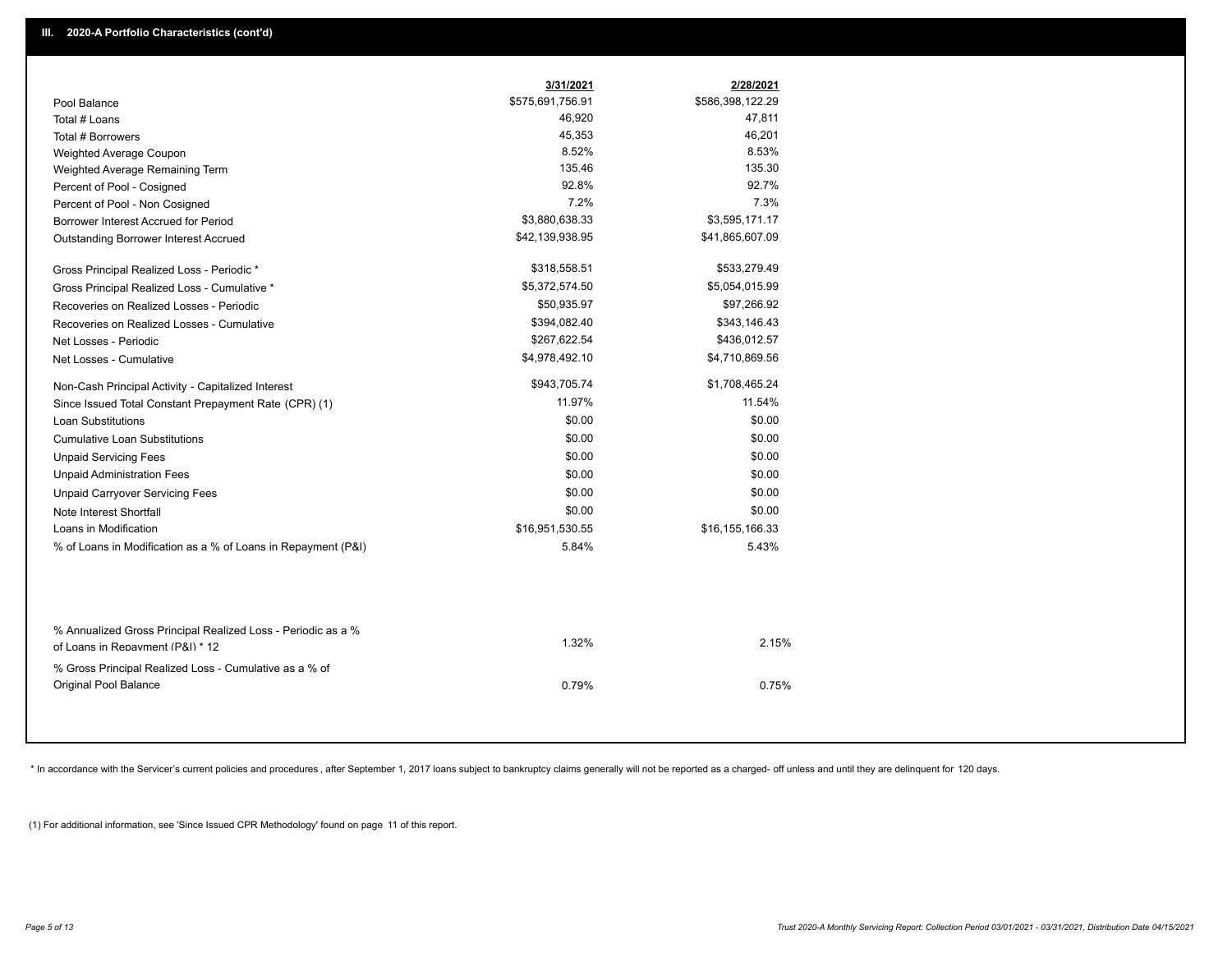## **Loan Program**

A

|                                    | Weighted<br>Average | # LOANS | <b>S AMOUNT</b>  | $%$ *    |
|------------------------------------|---------------------|---------|------------------|----------|
| - Smart Option Interest-Only Loans | 7.39%               | 11,838  | \$110,716,841.80 | 19.232%  |
| - Smart Option Fixed Pay Loans     | 8.56%               | 11,877  | \$178,921,285.54 | 31.079%  |
| - Smart Option Deferred Loans      | 8.93%               | 23,205  | \$286,053,629.57 | 49.689%  |
| - Other Loan Programs              | $0.00\%$            | 0       | \$0.00           | 0.000%   |
| <b>Total</b>                       | 8.52%               | 46,920  | \$575,691,756.91 | 100.000% |

\* Percentages may not total 100% due to rounding

B

C

**Index Type**

|                       | Weighted<br>Average | # LOANS | <b>\$ AMOUNT</b> | $%$ *    |
|-----------------------|---------------------|---------|------------------|----------|
| - Fixed Rate Loans    | 9.60%               | 19,335  | \$250,552,013.95 | 43.522%  |
| - LIBOR Indexed Loans | 7.69%               | 27,585  | \$325,139,742.96 | 56.478%  |
| - Other Index Rates   | 0.00%               | 0       | \$0.00           | 0.000%   |
| <b>Total</b>          | 8.52%               | 46,920  | \$575,691,756.91 | 100.000% |

\* Percentages may not total 100% due to rounding

## **Weighted Average Recent FICO**

| $0 - 639$            | 2,518  | \$29,804,157.43  | 5.177%   |
|----------------------|--------|------------------|----------|
| 640 - 669            | 2,608  | \$30,704,041.17  | 5.333%   |
| 670 - 699            | 5,336  | \$66,535,064.55  | 11.557%  |
| 700 - 739            | 10,341 | \$128,889,496.39 | 22.389%  |
| $740 +$              | 26,117 | \$319,758,997.37 | 55.543%  |
| $N/A$ <sub>(1)</sub> | 0      | \$0.00           | 0.000%   |
| <b>Total</b>         | 46,920 | \$575,691,756.91 | 100.000% |

To conform with company standard reporting these sections now include Princial and Interest Accrued to Capitalize .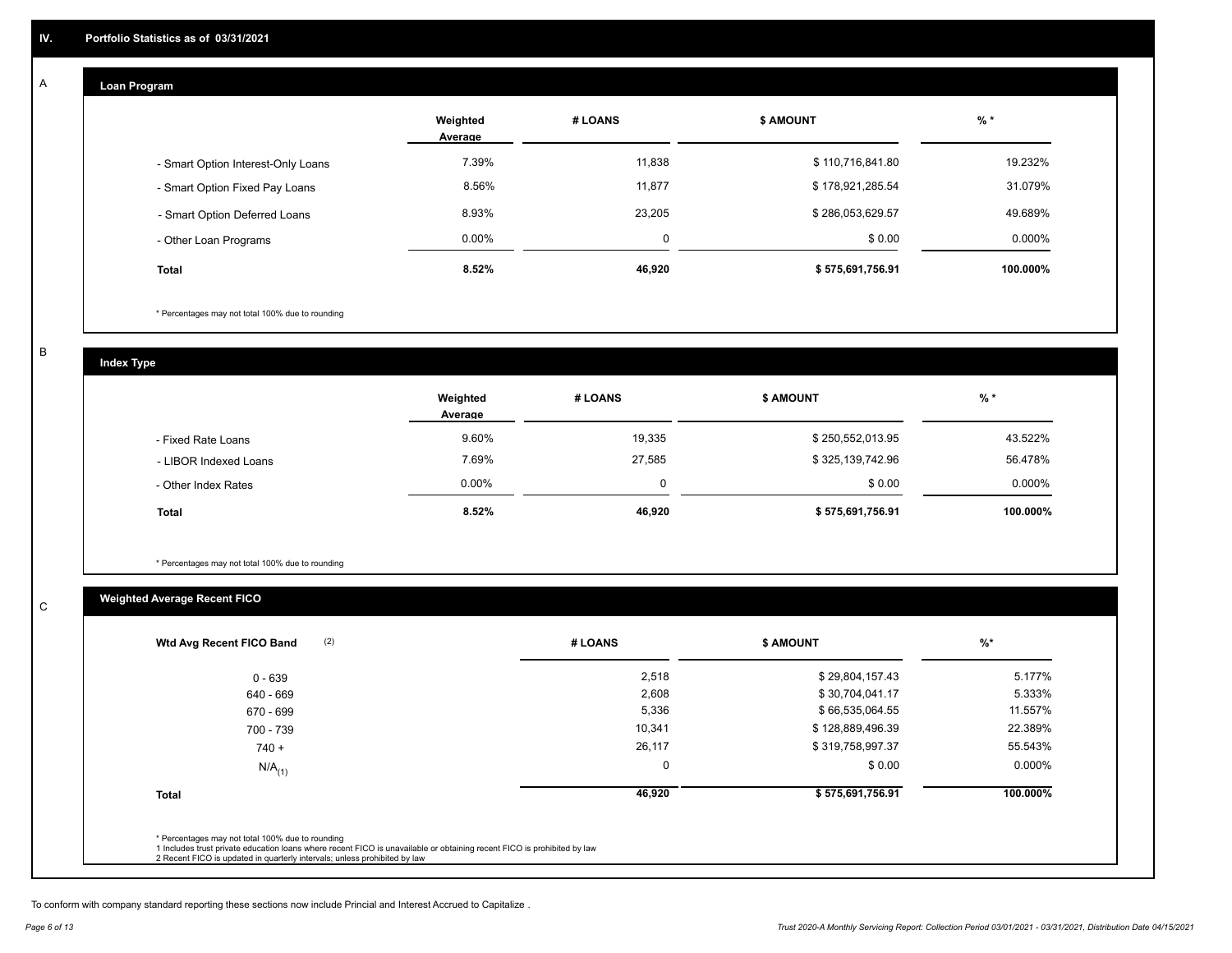| V. |       | 2020-A Reserve Account and Principal Distribution Calculations                       |                  |  |
|----|-------|--------------------------------------------------------------------------------------|------------------|--|
| А. |       | <b>Reserve Account</b>                                                               |                  |  |
|    |       | Specified Reserve Account Balance                                                    | \$1,729,328.00   |  |
|    |       | Actual Reserve Account Balance                                                       | \$1,729,328.00   |  |
| В. |       | <b>Principal Distribution Amount</b>                                                 |                  |  |
|    | i.    | <b>Class A Notes Outstanding</b>                                                     | \$445,770,743.14 |  |
|    | ii.   | Pool Balance                                                                         | \$575,691,756.91 |  |
|    | iii.  | First Priority Principal Distribution Amount (i - ii)                                | \$0.00           |  |
|    | iv.   | Class A and B Notes Outstanding                                                      | \$492,770,743.14 |  |
|    | v.    | First Priority Principal Distribution Amount                                         | \$0.00           |  |
|    | vi.   | Pool Balance                                                                         | \$575,691,756.91 |  |
|    | vii.  | Specified Overcollateralization Amount                                               | \$143,922,939.23 |  |
|    | viii. | Regular Principal Distribution Amount (if (iv > 0, (iv - v) - (vi - vii))            | \$61,001,925.46  |  |
|    | ix.   | Pool Balance                                                                         | \$575,691,756.91 |  |
|    | х.    | 10% of Initial Pool Balance                                                          | \$67,608,928.02  |  |
|    | xi.   | First Priority Principal Distribution Amount                                         | \$0.00           |  |
|    | xii.  | Regular Principal Distribution Amount                                                | \$61,001,925.46  |  |
|    | xiii. | Available Funds (after payment of waterfall items A through I)                       | \$0.00           |  |
|    |       | xiv. Additional Principal Distribution Amount (if(vi <= x,min(xiii, vi - xi - xii))) | \$0.00           |  |
|    |       |                                                                                      |                  |  |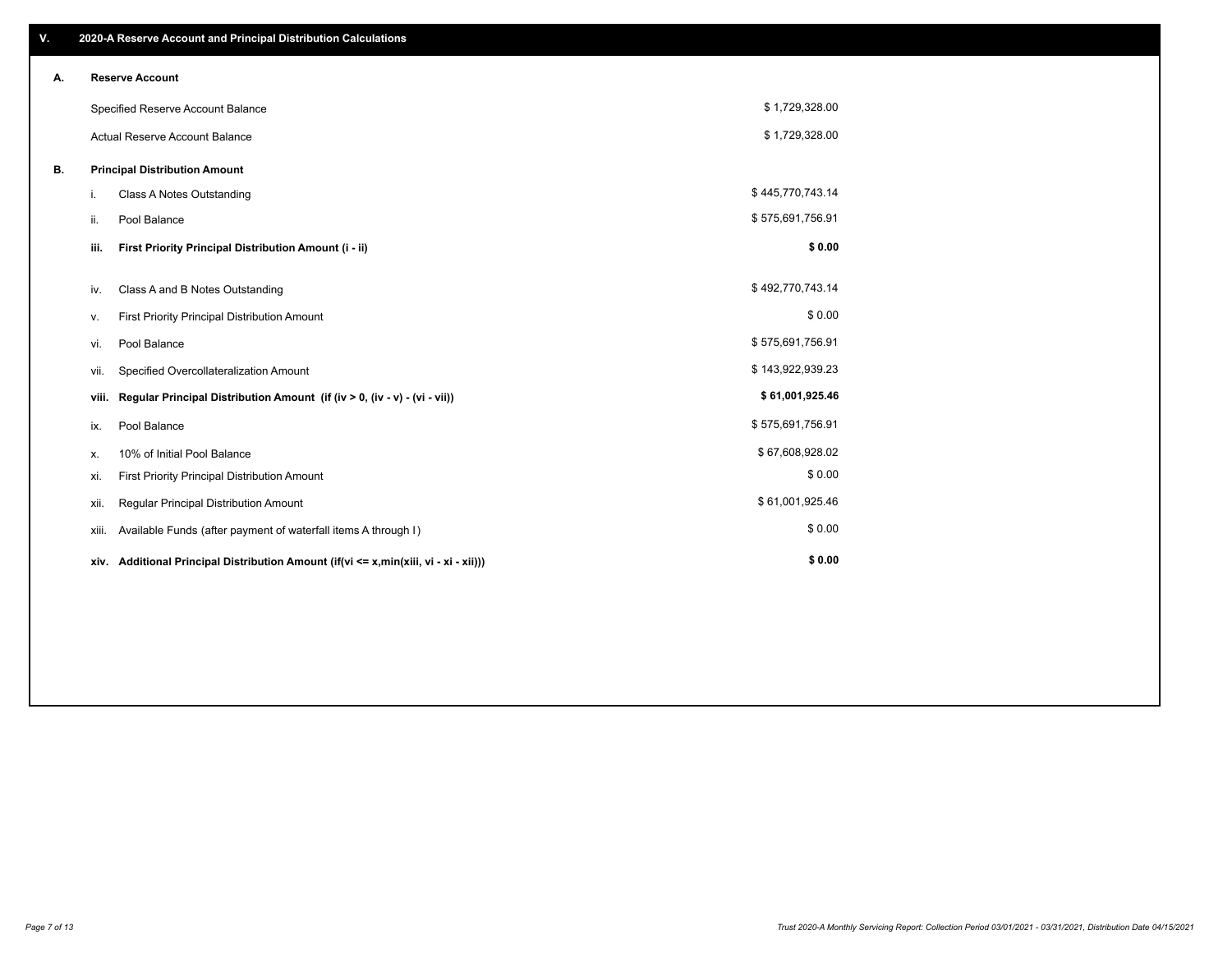|    |                                                         | Paid            | <b>Funds Balance</b> |
|----|---------------------------------------------------------|-----------------|----------------------|
|    | <b>Total Available Funds</b>                            |                 | \$14,413,613.70      |
| A  | <b>Trustee Fees</b>                                     | \$17,500.00     | \$14,396,113.70      |
| В  | <b>Servicing Fees</b>                                   | \$365,670.98    | \$14,030,442.72      |
| C  | i. Administration Fees                                  | \$8,333.00      | \$14,022,109.72      |
|    | ii. Unreimbursed Administrator Advances plus any Unpaid | \$0.00          | \$14,022,109.72      |
| D  | Class A Noteholders Interest Distribution Amount        | \$661,456.96    | \$13,360,652.76      |
| Е  | First Priority Principal Payment                        | \$0.00          | \$13,360,652.76      |
| F. | Class B Noteholders Interest Distribution Amount        | \$117,500.00    | \$13,243,152.76      |
| G  | <b>Reinstatement Reserve Account</b>                    | \$0.00          | \$13,243,152.76      |
| H  | Regular Principal Distribution                          | \$13,243,152.76 | \$0.00               |
|    | <b>Carryover Servicing Fees</b>                         | \$0.00          | \$0.00               |
| J  | Additional Principal Distribution Amount                | \$0.00          | \$0.00               |
| Κ  | Unpaid Expenses of Trustee                              | \$0.00          | \$0.00               |
| L  | Unpaid Expenses of Administrator                        | \$0.00          | \$0.00               |
| М  | Remaining Funds to the Residual Certificateholders      | \$0.00          | \$0.00               |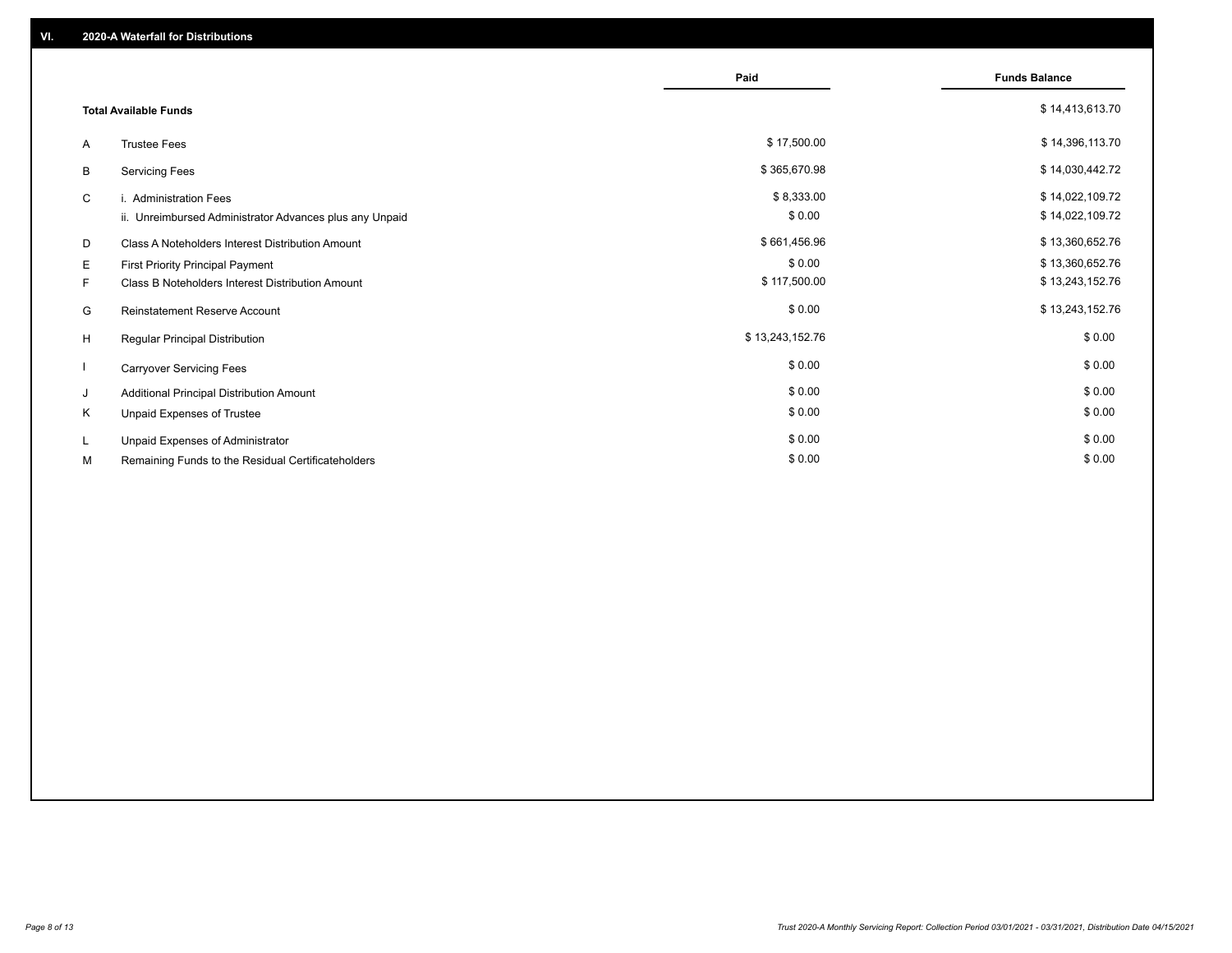| <b>Distribution Amounts</b>                                |                         |                         |                         |
|------------------------------------------------------------|-------------------------|-------------------------|-------------------------|
|                                                            | A1                      | A <sub>2</sub> A        | A <sub>2</sub> B        |
| Cusip/Isin                                                 | 78449UAA6               | 78449UAB4               | 78449UAC2               |
| <b>Beginning Balance</b>                                   | \$75,770,743.14         | \$320,000,000.00        | \$50,000,000.00         |
| Index                                                      | <b>LIBOR</b>            | <b>FIXED</b>            | <b>LIBOR</b>            |
| Spread/Fixed Rate                                          | 0.30%                   | 2.23%                   | 0.83%                   |
| Record Date (Days Prior to Distribution)                   | 1 NEW YORK BUSINESS DAY | 1 NEW YORK BUSINESS DAY | 1 NEW YORK BUSINESS DAY |
| <b>Accrual Period Begin</b>                                | 3/15/2021               | 3/15/2021               | 3/15/2021               |
| <b>Accrual Period End</b>                                  | 4/15/2021               | 4/15/2021               | 4/15/2021               |
| Daycount Fraction                                          | 0.08611111              | 0.08333333              | 0.08611111              |
| Interest Rate*                                             | 0.40600%                | 2.23000%                | 0.93600%                |
| <b>Accrued Interest Factor</b>                             | 0.000349611             | 0.001858333             | 0.000806000             |
| <b>Current Interest Due</b>                                | \$26,490.29             | \$594,666.67            | \$40,300.00             |
| Interest Shortfall from Prior Period Plus Accrued Interest | $$ -$                   | $\mathsf{\$}$ -         | $\mathsf{\$}$ -         |
| <b>Total Interest Due</b>                                  | \$26,490.29             | \$594,666.67            | \$40,300.00             |
| <b>Interest Paid</b>                                       | \$26,490.29             | \$594,666.67            | \$40,300.00             |
| <b>Interest Shortfall</b>                                  | $$ -$                   | $\mathsf{\$}$ -         | $\mathbb{S}$ -          |
| <b>Principal Paid</b>                                      | \$13,243,152.76         | $$ -$                   | $\mathsf{\$}$ -         |
| <b>Ending Principal Balance</b>                            | \$62,527,590.38         | \$320,000,000.00        | \$50,000,000.00         |
| Paydown Factor                                             | 0.060471017             | 0.000000000             | 0.000000000             |
| <b>Ending Balance Factor</b>                               | 0.285514111             | 1.000000000             | 1.000000000             |

\* Pay rates for Current Distribution. For the interest rates applicable to the next distribution date, please see https://www.salliemae.com/about/investors/data/SMBabrate.txt.

**VII. 2020-A Distributions**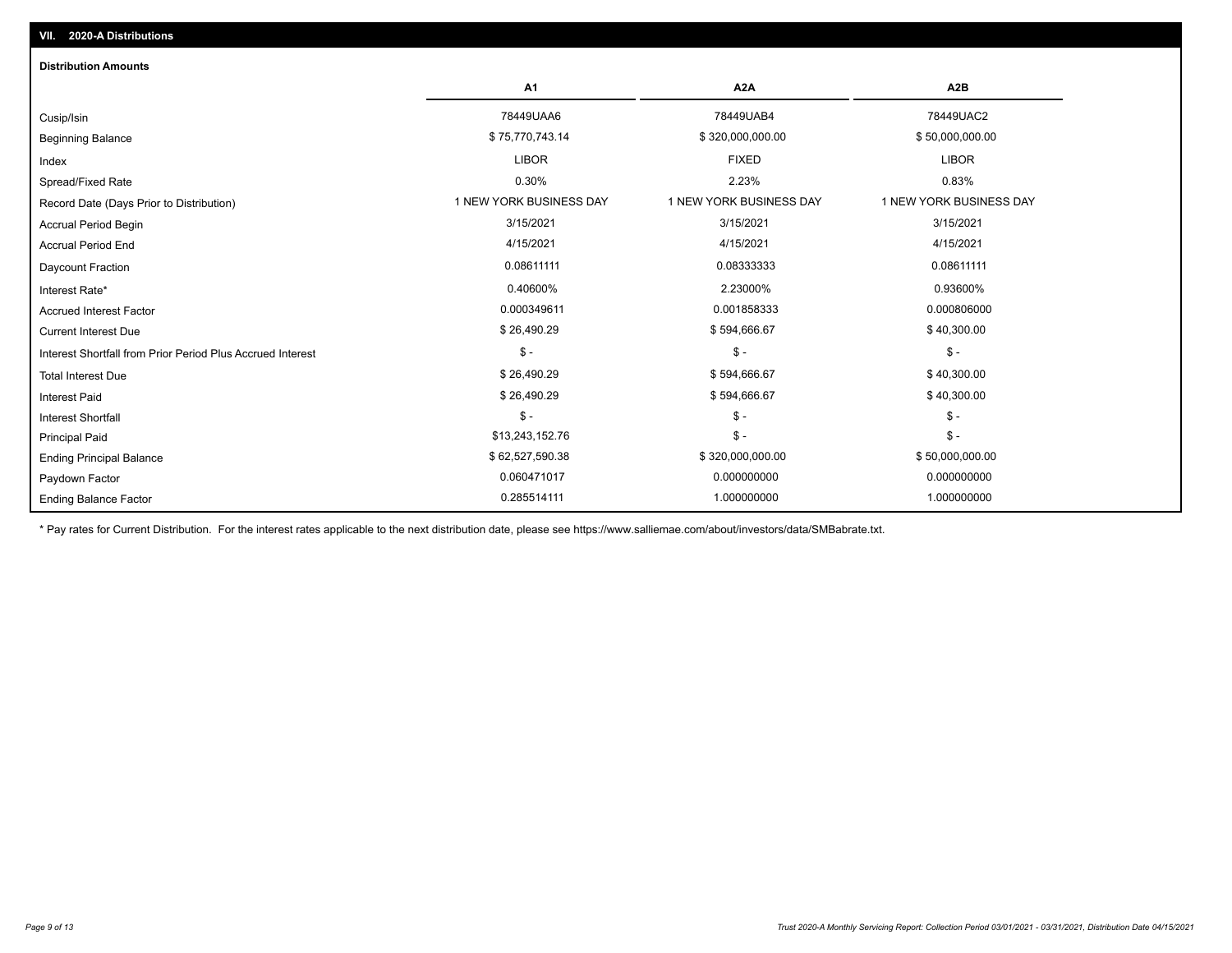| VII. 2020-A Distributions                                  |                         |
|------------------------------------------------------------|-------------------------|
| <b>Distribution Amounts</b>                                |                         |
|                                                            | В                       |
| Cusip/Isin                                                 | 78449UAD0               |
| <b>Beginning Balance</b>                                   | \$47,000,000.00         |
| Index                                                      | <b>FIXED</b>            |
| Spread/Fixed Rate                                          | 3.00%                   |
| Record Date (Days Prior to Distribution)                   | 1 NEW YORK BUSINESS DAY |
| Accrual Period Begin                                       | 3/15/2021               |
| <b>Accrual Period End</b>                                  | 4/15/2021               |
| Daycount Fraction                                          | 0.08333333              |
| Interest Rate*                                             | 3.00000%                |
| <b>Accrued Interest Factor</b>                             | 0.002500000             |
| <b>Current Interest Due</b>                                | \$117,500.00            |
| Interest Shortfall from Prior Period Plus Accrued Interest | $\mathsf{\$}$ -         |
| <b>Total Interest Due</b>                                  | \$117,500.00            |
| <b>Interest Paid</b>                                       | \$117,500.00            |
| Interest Shortfall                                         | $\mathcal{S}$ -         |
| <b>Principal Paid</b>                                      | $\frac{1}{2}$           |
| <b>Ending Principal Balance</b>                            | \$47,000,000.00         |
| Paydown Factor                                             | 0.000000000             |
| <b>Ending Balance Factor</b>                               | 1.000000000             |

\* Pay rates for Current Distribution. For the interest rates applicable to the next distribution date, please see https://www.salliemae.com/about/investors/data/SMBabrate.txt.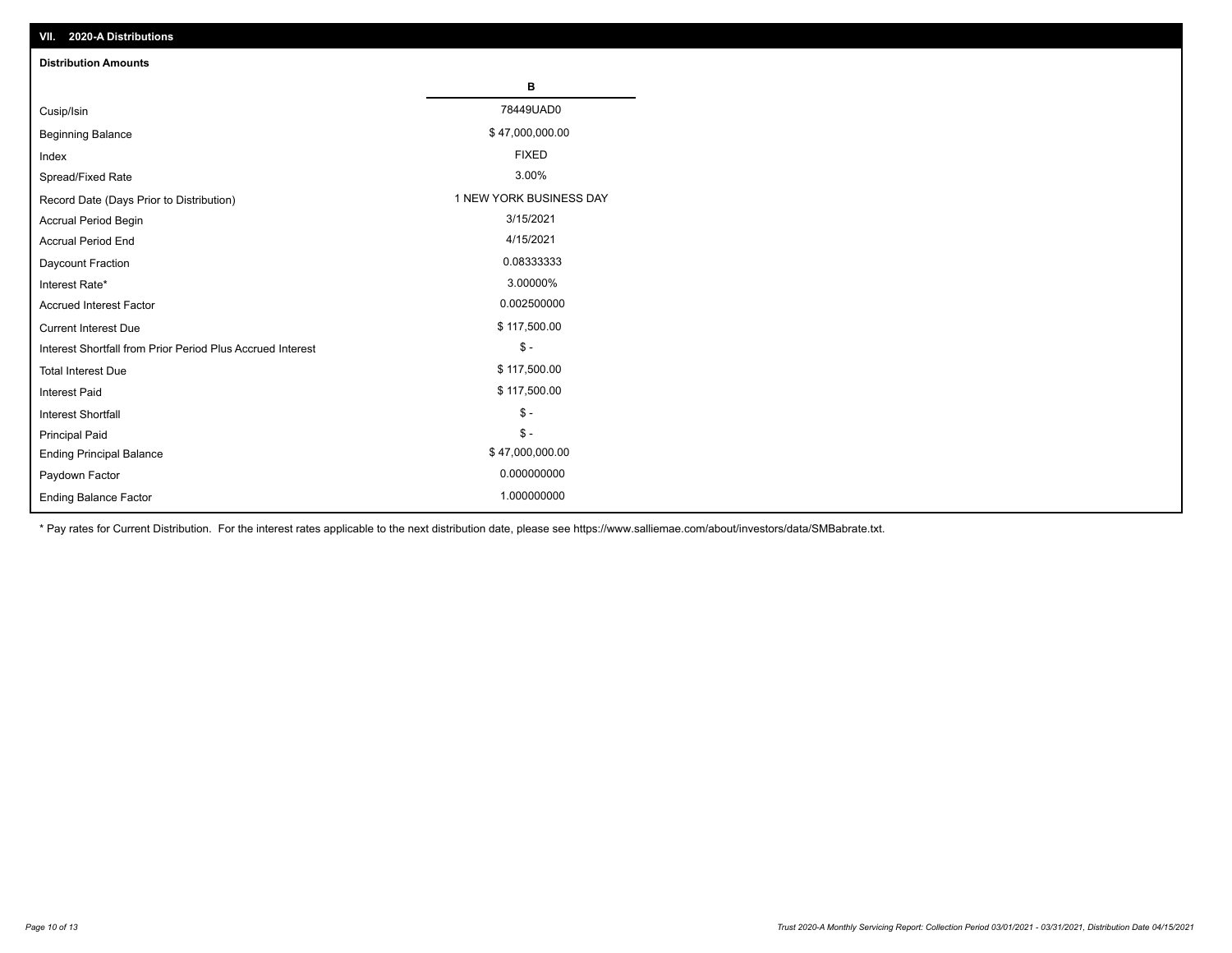### **Since Issued Total CPR**

$$
\text{total CPR} = 1 - \left(\frac{APB}{PPB}\right)^{\left(\frac{12}{MSC}\right)}
$$

APB = Actual period-end Pool Balance PPB = Projected period-end Pool Balance assuming no prepayments and no defaults Pool Balance = Sum(Principal Balance + Interest Accrued to Capitalize Balance) MSC = Months Since Cut-Off

### **Since-Issued Total Constant Prepayment Rate (CPR)**

Since-Issued Total CPR measures prepayments, both voluntary and involuntary, for a trust student loan pool over the life of a transaction. For each trust distribution, the actual month-end pool balance is compared against a month-end pool balance originally projected at issuance assuming no prepayments and defaults. For purposes of Since- Issued Total CPR calculations, projected period end pool balance assumes in-school status loans have up to a six month grace period before moving to repayment, grace status loans remain in grace status until their status end date and then to move to full principal and interest repayment, loans subject to interim interest or fixed payments during their in-school and grace period continue paying interim interest or fixed payments until full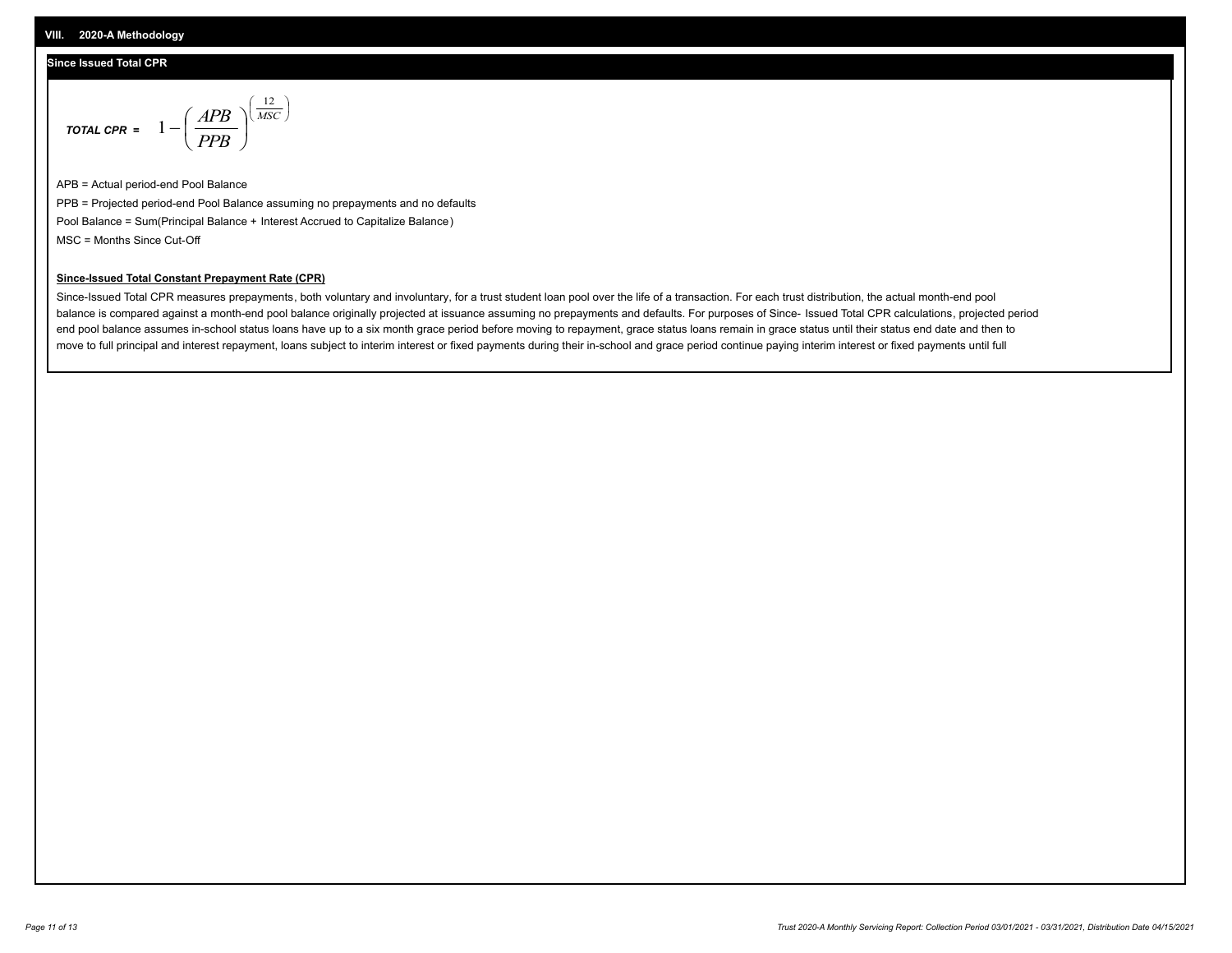## **EU RISK RETENTION**

As of the date of this report, Sallie Mae Bank confirms that (i) it retains, through its ownership of the Depositor (its wholly-owned subsidiary), a material net economic interest of not less than 5% of the aggregate principal balance of the Trust Student Loans in accordance with the EU Retention Rules ; (ii) the retained interest is held via ownership of the R Certificate; and (iii) the retained interest is not subject to any credit risk mitigation, any short position or any other credit risk hedge and has not been sold except as permitted by the EU Retention Rules.